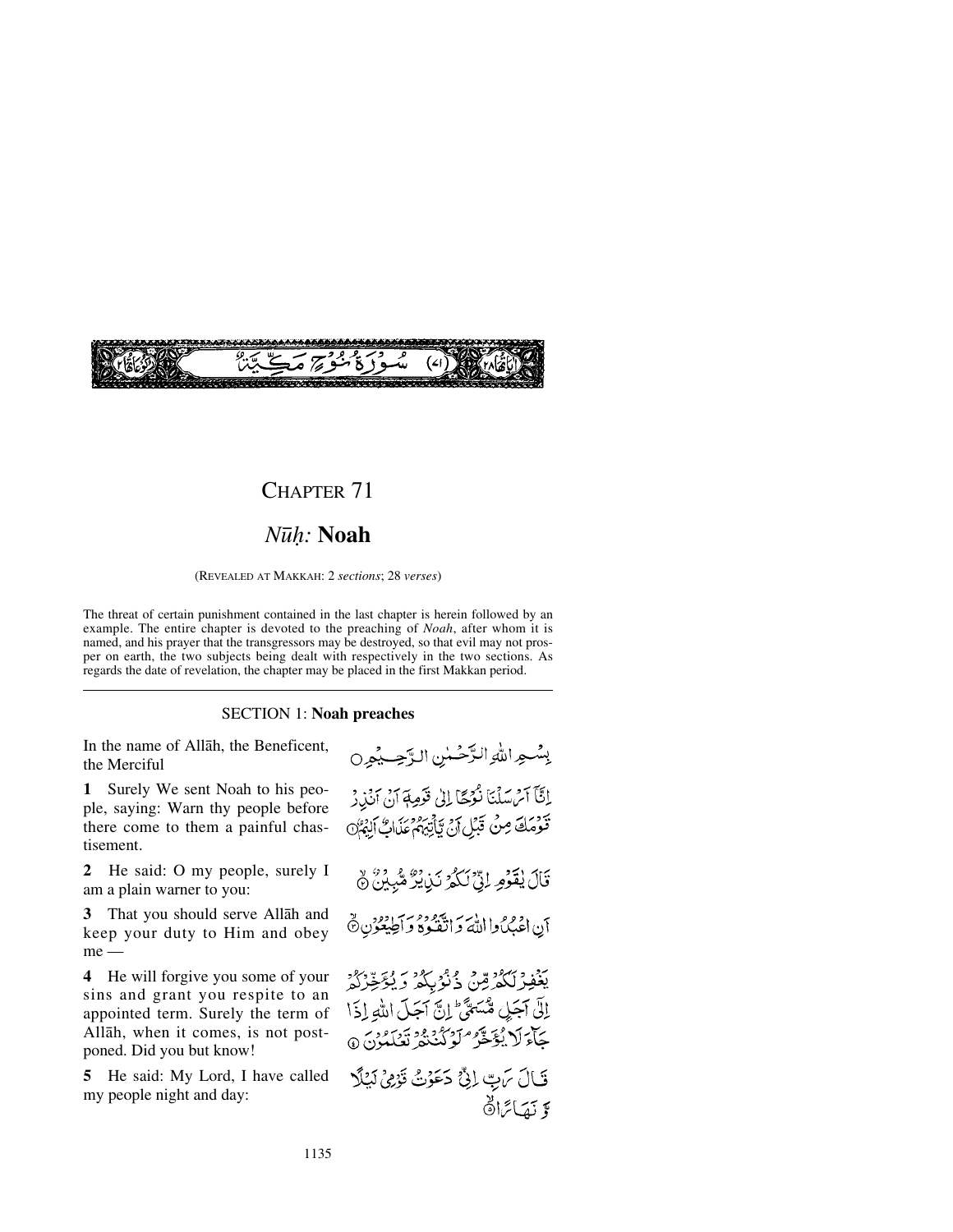**6** But my call has only made them flee the more.*<sup>a</sup>*

**7** And whenever I call to them that Thou mayest forgive them, they thrust their fingers in their ears and cover themselves with their garments,<sup>*a*</sup> and persist and are big with pride.

**8** Then surely I have called to them aloud,

**9** Then spoken to them in public and spoken to them in private,

**10** So I have said: Ask forgiveness of your Lord; surely He is ever Forgiving:

**11** He will send down upon you rain, pouring in abundance,

**12** And help you with wealth and sons, and make for you gardens, and make for you rivers.*<sup>a</sup>*

**13** What is the matter with you that you hope not for greatness from Allåh?*<sup>a</sup>*

وَإِنِّيْ كُلَّمَا دَعَوْنَهُمْ لِتَغْفِرَكَهُمْ جَعَلُوْٓا رري ملة.<br>آسَابِعَهُمْ فِيَّ أَدَانِهِمْ وَاسْتَغْشَوْاتِيَابَهُمْ وَ آصَدٌّوْا وَاسْتَكَبَرُوااسْتِكِيْبَائِرَا۞

ثَقَرَّ إِنَّ دَعَوْنَهُمْ جِهَائِهَا ۞

ثَدُّ إِذْمَ آَعَلَنْتُ لَهُ مِ يَهُ أَسْبَرِيْنَ ثَّ لَقَعْ إِنْبِ آمَّ! هُ ذَةًكُتُ اسْتَذْغِيرُوْا بِرَبِّكُمْ ثَرَ النَّهَ كَانَ غَفَّائِهَاهُ يَّزْبِيلِ السَّمَآءَ عَلَيْكُمْ قِبِيلُ مَاتَمَا اَثْرَ وَّيْمُدِدْكُمُ بِأَمْرَالٍ وَّبَنِيْنَ وَيَجْعَلُ لَّكُمُّ جَنَّتٍ وَيَجْعَلُ تَّكُمُّ آنَّهُ رَّاهُ

مَالَكُمْ لَا تَدْجُونَ لِلَّهِ وَقَبَائَهَا هَ

7*a.* Covering themselves with garments is explained variously: They put *them* (i.e., their garments) *as a covering over their ears, and this denotes their holding back from giving ear*; another explanation is that it is *an allusion to running away* (R). Some take *thiyåb* as meaning *the heart*, as in 74:4, the meaning being that *they cover their hearts*, refusing to ponder over what is said.

12*a.* They are promised various blessings, if they turn to Allåh, which really means that their doom shall be averted, for nations are no doubt destroyed when they indulge in evil inordinately, and they prosper so long as their good qualities preponderate.

13*a.* This is the Prophet's address to an evil generation. They are told that they can rise to greatness by giving up their evil ways.

فَلَمُرِ يَزِدُهُمُ دُعَاءِيِّ الْأَفِرَائِهَا ۞

<sup>6</sup>*a.* The meaning is, *the more I call them, the more they flee*. The call is not the immediate and effective cause of their flight, which is really due to the stubbornness of their hearts. This is made clear in what follows. Exactly in the same sense a chapter of the Qur'ån is spoken of as "adding uncleanness" to the uncleanness of those in whose hearts is a disease (9:125); and on another occasion, exactly in the same sense, Allåh is spoken of as *increasing* the disease of those in whose hearts in a disease (2:10).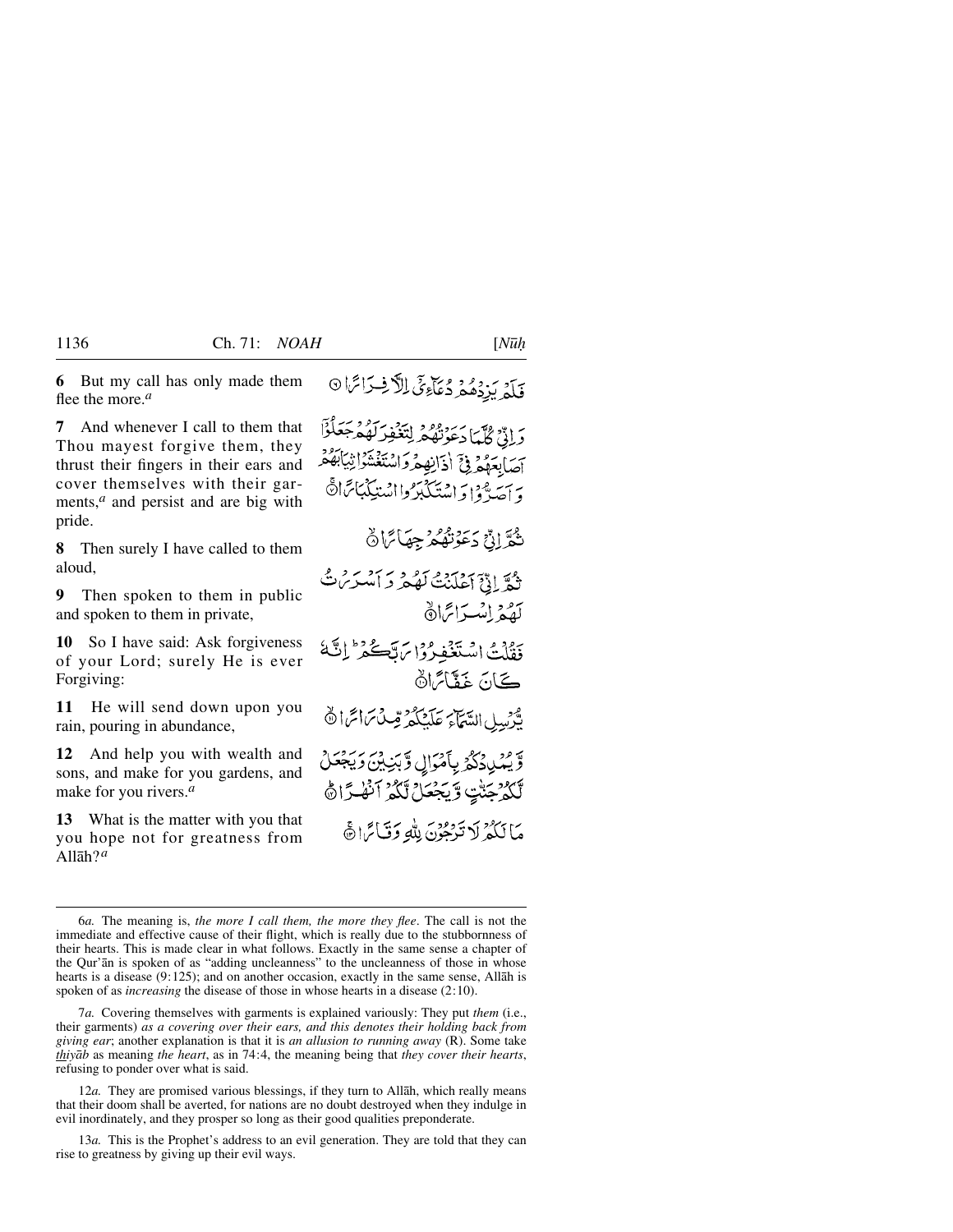**14** And indeed He has created you by various stages.*<sup>a</sup>*

**15** See you not how Allåh has created the seven heavens alike,

**16** And made the moon therein a light, and made the sun a lamp?

**17** And Allåh has caused you to grow out of the earth as a growth,*<sup>a</sup>*

**18** Then He returns you to it, then will He bring you forth a (new) bringing forth.*<sup>a</sup>*

**19** And Allåh has made the earth a wide expanse for you,

**20** That you may go along therein in spacious paths.*<sup>a</sup>*

دَقَيْبُا خَلَقَكُمْ أَطْدَائِرَا ۞ آلَهُ تَبَرَدُاكَيْݣُفَ خَلَقَ اللَّهُ سَنْعَ سَمْوٰتٍ طِبَاقَانَ وَّجَعَلَ الْقَمَرَ فِيُهِنَّ نُرْسً اوَّجَعَلَ الشَّمْسَ سِرَاجًا۞ وَاللَّهُ أَثَبَتَكُمُرِّضِ الْأَرَضِ نَبَاتًا ﴾ <u>شَمَّ بِعِبْبُاكُمْ فِيهْاَ وَيُخْرِجُكُمُ اِخْرَاجَاْ@</u> وَاللَّهُ جَعَلَ لَكُمُرُالْكَرْضَ بِسَاطًا فَ لِّتَسْلَكُوْا مِنْهَا سُبُلًا فِجَاجًاهُ

#### SECTION 2: **Destruction of Transgressors**

**21** Noah said: My Lord, surely they disobey me and follow him whose wealth and children have increased him in naught but loss.

قَالَ نُوْحُ سَّ بِّ اتَّهُكُّهُ عَصَوْنِي دِأَنْتُمُوا ৰ্জি্ مَنْ لَهُمْ يَزِدُهُ مَالَهُ دَ دَيْنَهُمْ الْآخَسَ

18*a.* The new bringing forth is in reference to the Resurrection. It is called a new growth to show that it is not the same as man's life on this earth but a new life, the life Spiritual. This growth begins in this life, but a complete manifestation of it takes place in the Resurrection.

<sup>14</sup>*a.* The words undoubtedly speak of the evolution of man. The commentators generally take them to refer to the various conditions through which the foetus passes. But that they imply that man has been brought to the present state of physical perfection after passing through various conditions, is made clear by v. 17 where the first stage is spoken of as a growth from the earth.

<sup>17</sup>*a.* Note here again that man is described as having grown out of the earth as a growth, i.e., by a process of development. This is no doubt true, even in the process of creation, which we daily observe working before our eyes. Vegetables grow out of the earth: from these man obtains food, and from the food which he eats is produced the life-germ, which itself goes through a further process of development. But the reference in this growth, and in the stages spoken of in v. 14, is to that great process of development through which man has attained to the present stage of physical perfection.

<sup>20</sup>*a.* The spacious paths made for man's earthly existence are an indication of the spiritual paths wherein a God-fearing man attains to spiritual perfection. But the mention of spacious paths is also to show that the making of spacious roads is necessary for human civilization.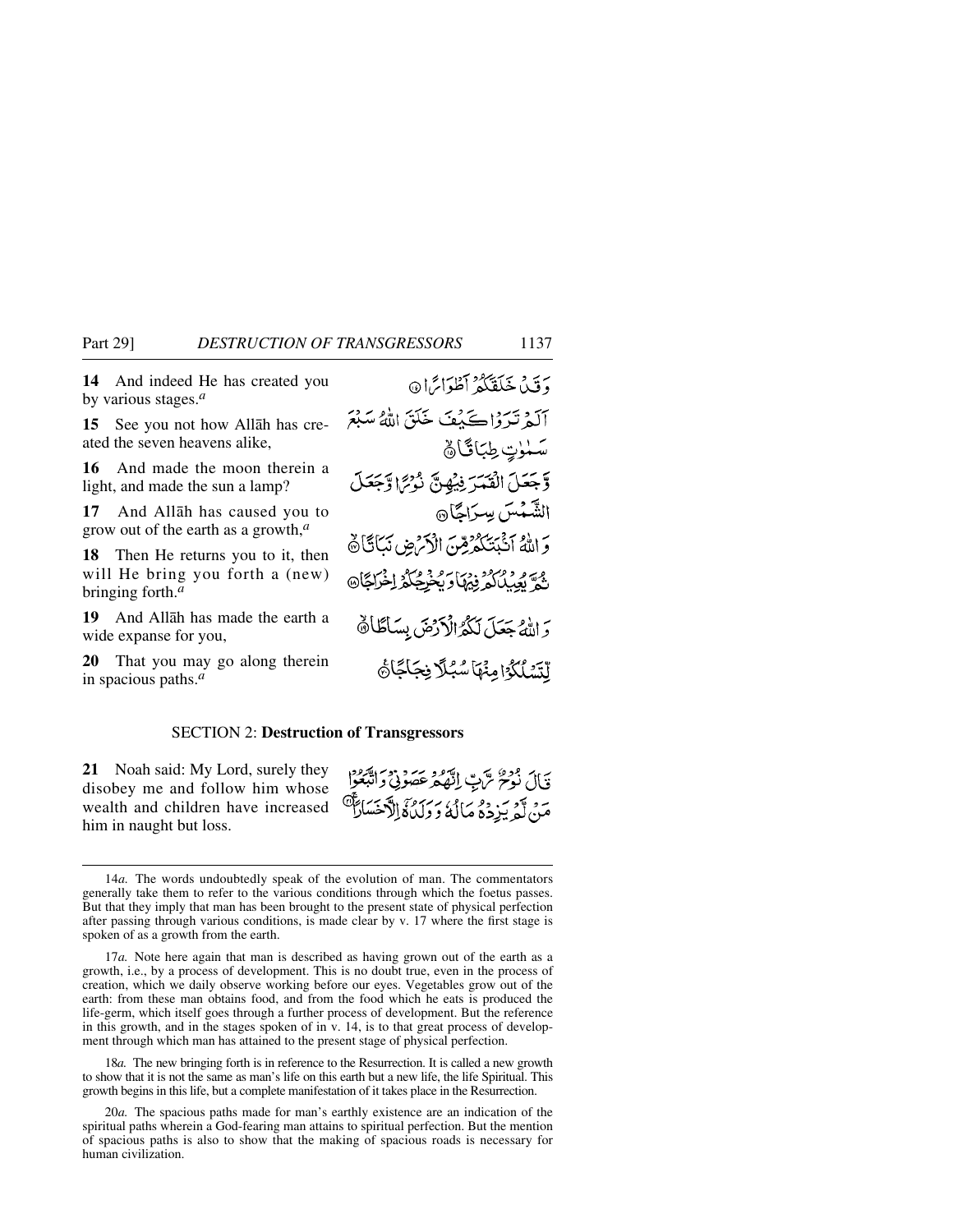**23** And they say: Forsake not your gods; nor forsake Wadd, nor Suwå', nor Yagh∂th and Ya'∂q and Nasr.*<sup>a</sup>*

**24** And indeed they have led many astray. And increase Thou the wrongdoers in naught but perdition.*<sup>a</sup>*

**25** Because of their wrongs they were drowned, then made to enter Fire, so they found no helpers besides Allåh.

**26** And Noah said: My Lord, leave not of the disbelievers any dweller on the land.*<sup>a</sup>*

# وَ مَكَدَّدُوْا مَڪَيًّا اِ ڪَتَائَرَاڤَ وَقَالُوْالَاتَنَامُنَّ الْهَتَكُوْوَلَا تَبْدَىٰنٌ دَدًّا وَّلَا سُوَاعًا ُقَوَّلَا يَغُوُثَ د بَعْدُدْيَ دَ نَبْيَهِ؟ ۞

وَقَىٰ آَضَلُّوُا كَثِيْرًا ةَوَلَا تَيْنِهِ الظُّلِمِيْنَ بِاللَّاضَلِلَامَّ مِيَّاخَطِيِّخْتِهِمْ أَغْدِقُوْا فَأَدْخِلُوْا تَأْتَااةٌ فَلَمَّ يَجِلُوْالَهُمْ قِنْ دُوْنِ الله أنْصَائِ 16

وَقَالَ نُؤْمٌ تَّاتِبٌ لَا تَذَرَ عَلَى الْأَرْضِ مِنَ الْڪٰفِدِيْنَ دَ ٿَائِرَاهِ،

23*a.* The names of the idols given here are those which existed in Arabia in the Prophet's time, and hence some critics call it an anachronism. But it should be noted that the Holy Qur'ån, while relating the histories of previous prophets, often introduces the Prophet's own history. The same is the case here. We have already seen that, while speaking of Noah, the Holy Qur'ån addresses the Prophet's opponents in vv. 13–20. V. 21 again speaks of Noah, beginning with the words, *Noah said*. Similarly v. 26 begins with the words, *Noah said*, showing that in the intermediate verses there is a reversion to the Prophet's own history, and what is related here is with regard to the Arabs. Even if these verses be taken as referring to Noah, there is no anachronism. Look at any idol-worshipping nation; take the Hindus, for example, and you find the same names of idols going on through thousands of years. And yet Arabia was not more distantly situated from the territory of Noah's people than are any two parts of India from each other. Moreover, there is reason to believe that the Arabs obtained most of their idols from foreign countries. Thus Hubal, the chief Arab idol in the Ka'bah, "was brought from Belka in Syria into Arabia by 'Amr ibn Loḥay, pretending that it would procure them rain when they wanted it"; Usaf and Nå'ilah are also said to have been brought from Syria (Sale's Preliminary Discourse, sec. 1). There is nothing strange, therefore, in the circumstances, that the Arab idols were imported from some ancient nations. According to I'Ab, the idols of Noah's people were worshipped by the Arabs, Wadd being worshipped by Kalb, Suwā' by Hudhail, Yaghūth by Murād, Ya'ūq by Hamadān and Nasr by Himyar (B. 65:lxxi, 1). The commentators say that Wadd was worshipped in the form of a man, Suwa in that of a woman, Yaghūth in that of a lion, Ya'∂q in that of a horse and Nasr in that of an eagle (Rz).

24*a.* They only went on adding wrongs to their wrongs, hence the prayer of the messenger to increase them in naught but perdition. In fact, they were bringing perdition on their heads with their own hands. *Óalål* means *error* as well as *loss* or *perdition* (LL).

26*a.* Noah was speaking only of his own people and praying against them only. All his statements and prayers refer to them, and not to the whole world. Hence *al-ard* simply signifies *the land* in which they lived.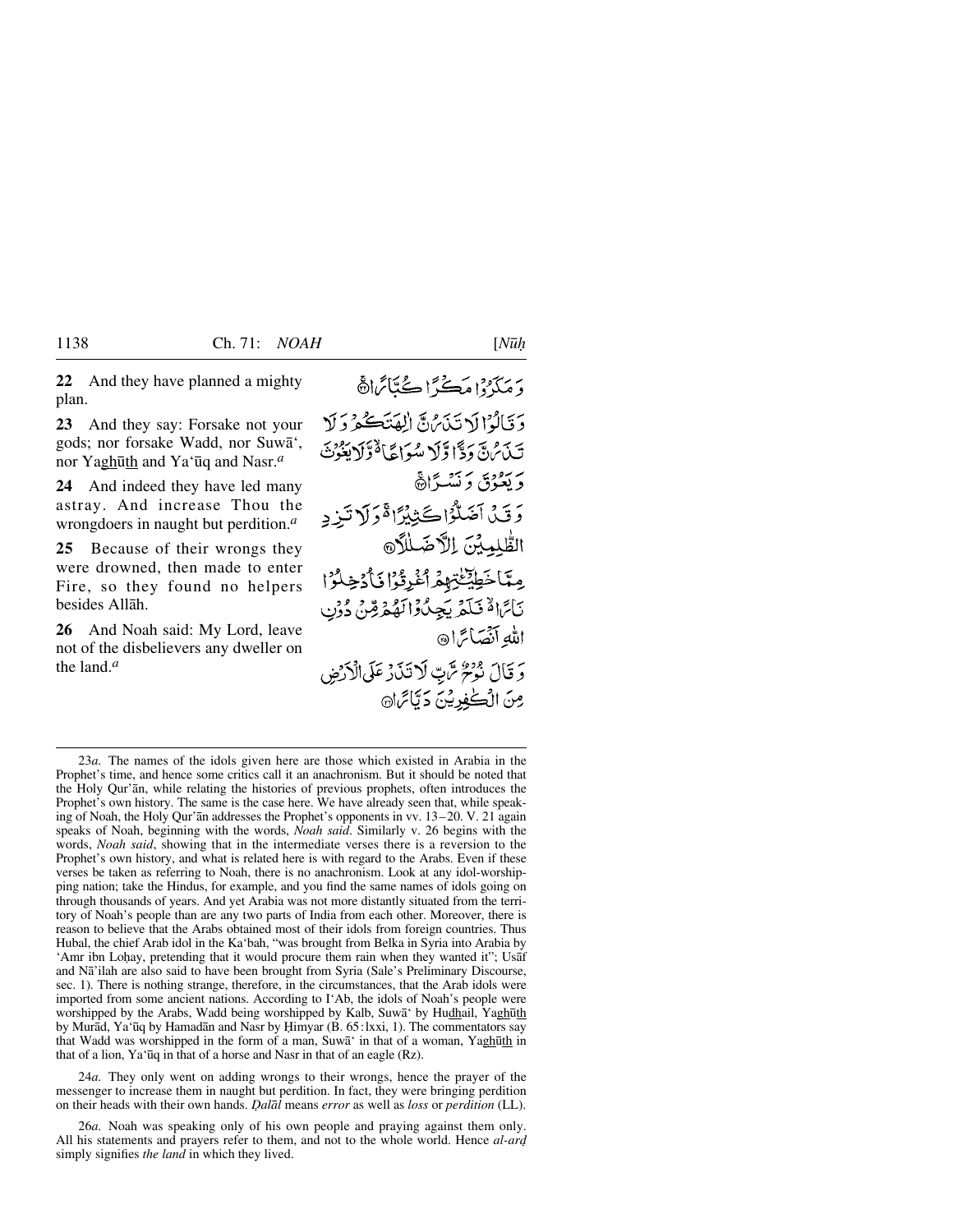**27** For if Thou leave them, they will lead astray Thy servants, and will not beget any but immoral, ungrateful ones.

**28** My Lord, forgive me and my parents and him who enters my house believing, and the believing men and the believing women. And increase not the wrongdoers in aught but destruction!

إِنَّكَ إِنَّ تَدَبَّرُهُ هُمَّ يُضِلُّؤُا عِبَادَكَ وَلَا يَلِدُّوْٓا اِلَّا نَاجِزًا كَقَّارًا ٥

تهبِّ اغْفِرْ لِيْ وَلِوَالِدَى وَلِيَسْ دَخَلَ بَيْتِيَ مُؤْمِنًا وَ لِلْمُؤْمِنِيْنَ وَالْمُؤْمِنْتِ وَلَا تَزِدِ الظَّابِينَ الْأَتَبَادَاةَ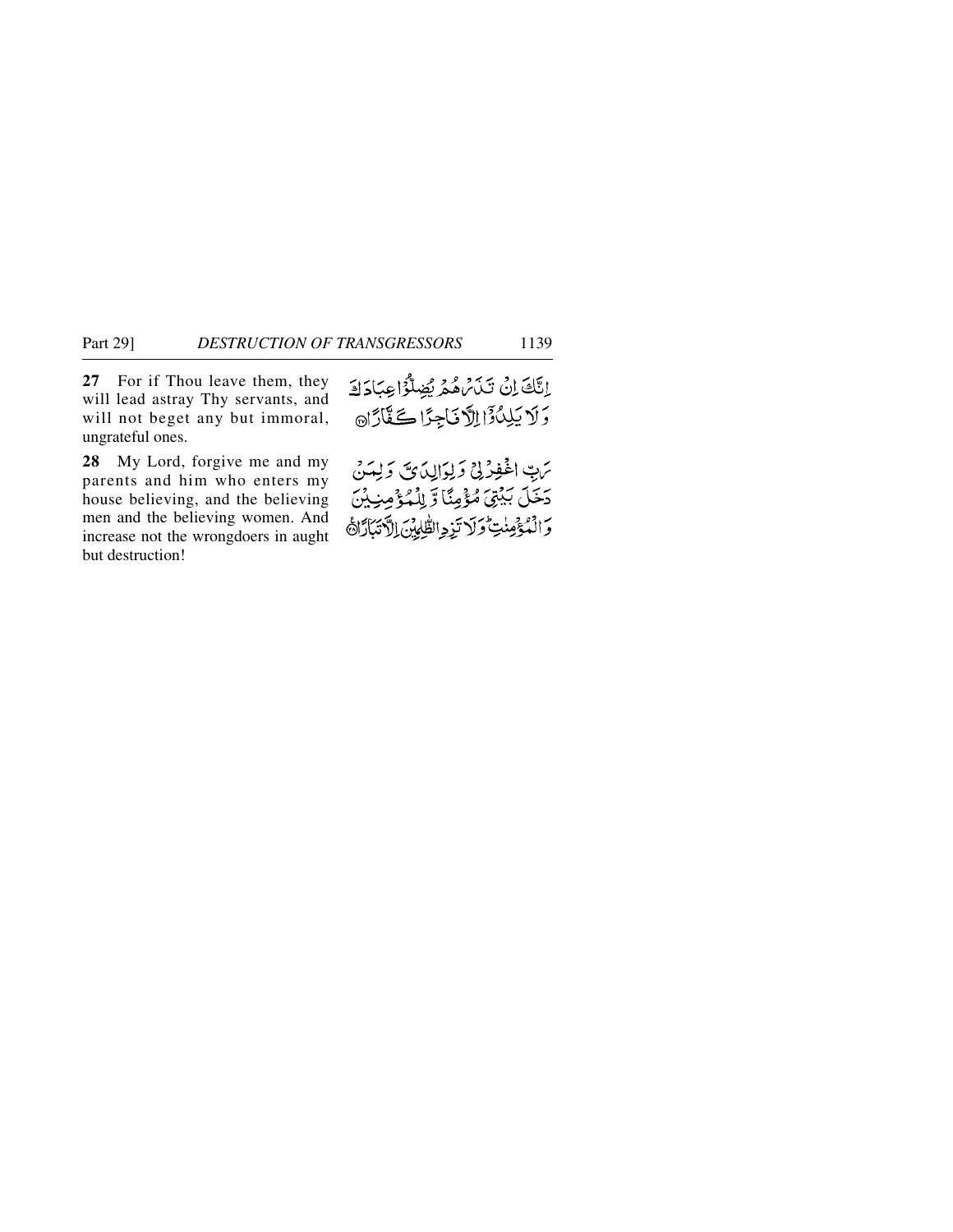

## CHAPTER 72

## *Al-Jinn:* **The Jinn**

#### (REVEALED AT MAKKAH: 2 *sections*; 28 *verses*)

This chapter speaks of the protection which is granted to the prophets against their enemies, and the subject, hinted at in v. 8 of the first section, is made clear in the second section. The title is taken from the mention in v. 1 of certain believers in the Holy Prophet's truth called *jinn*.

The revelation of this chapter is generally ascribed to the time of the Holy Prophet's return from Ta'if, which took place two years before the Hijrah, and thus the chapter belongs to a time when opposition had reached its climax. Abū Tālib and Khadījah had passed away; a ban had been put in force against the Prophet and the families of Håshim and 'Abd al-Muttalib; some believers had fled to Abyssinia, and those that remained were severely persecuted; the Quraish were deaf to all preaching and warning, and, finally, a visit to Ta'if had resulted only in adding to the circumstances which would have most assuredly driven an ordinary individual to despair. In these circumstances an assurance was sorely needed, and a very emphatic assurance is given in this chapter. But beyond an assurance, we are told here that there are other people, yet hidden from the eye — hence the title, *The Jinn* — who would accept the message of the Holy Qur'ån. This unquestionably foreshadowed its vast conquests outside Arabia, and in the distant future.

### SECTION 1: **Foreign Believers**

In the name of Allåh, the Beneficent, the Merciful.

**1** Say: It has been revealed to me that a party of the jinn*<sup>a</sup>* listened, so they said: Surely we have heard a wonderful Qur'ån,

بِسْـهِ اللهِ الرَّحْــٰنِ الرَّحِــِيْمِرِ0 قُلْ أُوْجِيَ إِلَيَّ أَنَّهُ السُّنَعَعَ نَفَرٌّ قِنَ

<sup>1</sup>*a.* The existence of *jinn*, or ethereal beings like the angels (the former being the spirits of evil and the latter the spirits of good), is a question quite distinct, but it is clear that the jinn spoken of here did not belong to this class; see 6:128*a* for full explanation of the word. The jinn are also referred to in 46:29–31, where they are made to say: "O our people, we have heard a Book revealed after Moses, verifying that which is before it". This shows that they were Jews. The jinn spoken of here are evidently Christians, as v. 3 shows.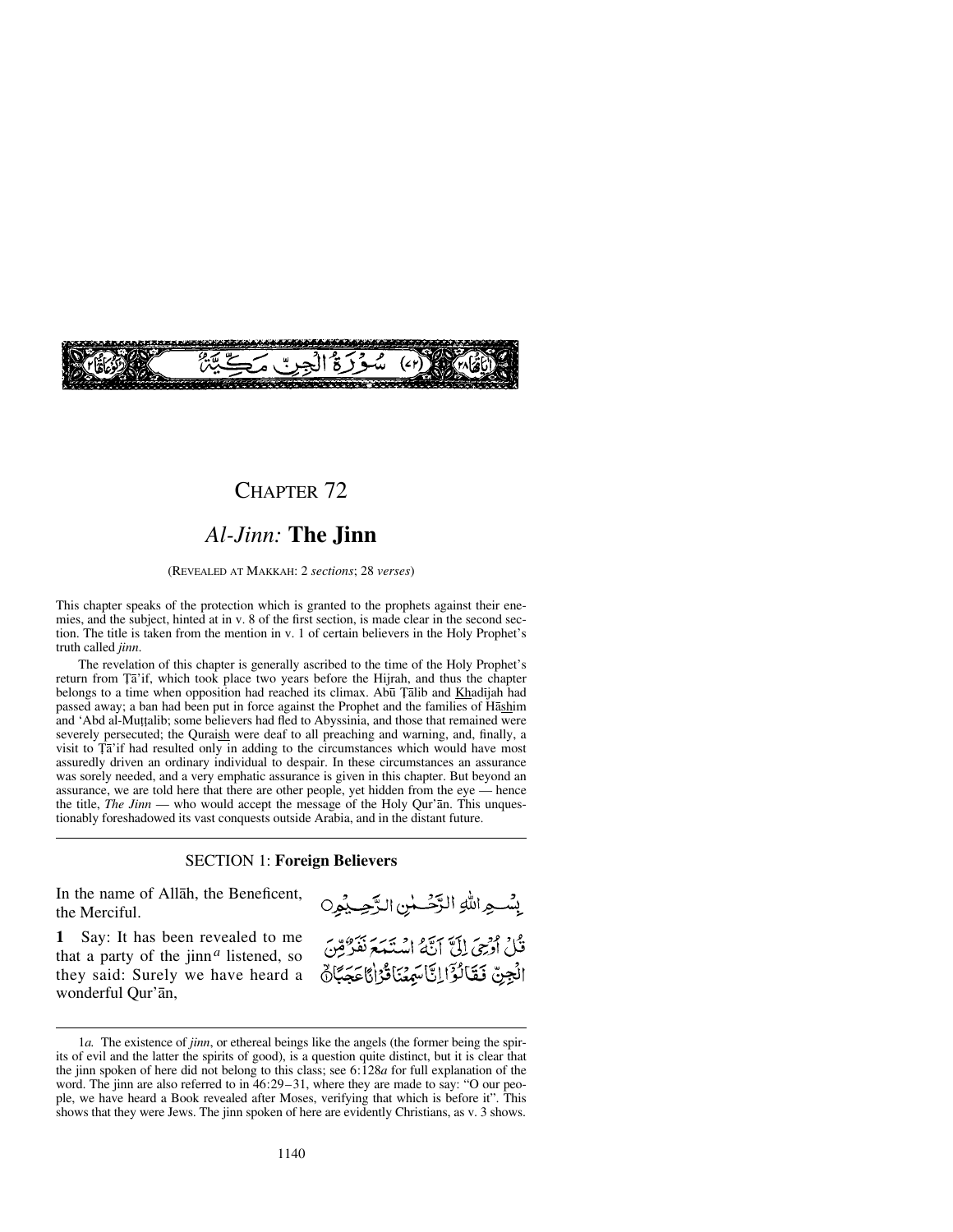**2** Guiding to the right way — so we believe in it. And we shall not set up anyone with our Lord:

**3** And He — exalted be the majesty of our Lord! — has not taken a consort, nor a son:*<sup>a</sup>*

**4** And the foolish among us used to forge extravagant lies against Allåh:

**5** And we thought that men and jinn did not utter a lie against Allåh:

**6** And persons from among men used to seek refuge with persons from among the jinn, so they increased them in evil doing:*<sup>a</sup>*

**7** And they thought, as you think, that Allåh would not raise anyone:

**8** And we sought to reach heaven, but we found it filled with strong guards and flames:*<sup>a</sup>*

**9** And we used to sit in some of the sitting-places thereof to steal a hearing. But he who tries to listen now finds a flame lying in wait for him:

**10** And we know not whether evil is meant for those on earth or

يَّهْدِينَّ إِلَى الرُّشْدِ فَأَمَنَّابِهِ وَلَنَّ تَشْرِكَ بِرَبِّنَآ اَحَدًانَّ وَآتَهُ تَعْلَى جَنَّ رَبِّنَا مَا اتَّخَذَ صَاحِبَةً وَ لَا دَلَدًا أَهْ وَّ اَنَّهٗ كَانَ يَقُوْلُ سَفِيهُنَاعَلَى الله شَطَطَانٌ وَّ آَتَّا ظَنَنَّا آَنْ لَّنْ تَقْوُلَ الْإِنْسُ وَالْجِنَّ عَلَى اللَّهِ كَـذِبَّانَ وَّ أَنَّهُ كَانَ رِجَالٌ مِّنَ الْإِنْسِ بِعِنْ وَهُ بِرِجَالٍ مِّنَ الْجِنَّ ذَرَادُوهُمْ رَهَقَّا ﴾ وَ أَيُّهُمْ ظَنُّوْا كَيَاظَنَنَّهُمْ آرِ بِي آيَّ. تَّنْعَتَ اللَّهُ أَحَدًّاأَهُ وَّ أَنَّا لَيَسْنَأَ السَّيِّآءَ فَدَحَدْنِهَا مُلَّفَتُ **حَرَسًا شَّدِيِّنَّا وَّ شُهُبَ**اهُ وَّ أَنَّا كُنَّا نَقْعُدُ مِنْهَا مَقَامِدَ لِلسَّمْعُ فَمَنْ يَشْتَمِعِ الْأَنَ يَجِنْ لَهُ شهَائا تصَكَانَ وَّ آَتَالَا نَنْ رِجِّ آَشَرٌ أَرِيْكَ بِمَنْ

6*a.* The jinn and men of this verse are undoubtedly the leaders of evil and iniquity and the weaker ones in intellect who followed them blindly; see 6:128*a*.

8*a.* By *reaching heaven* is meant *learning secrets of the heaven*. The reference may be to the diviners and astrologers among them, for which see 37:7*a*–10*a*, but more likely it is a prophetical reference to the great scientific discoveries of the modern age relating to heaven.

<sup>3</sup>*a.* The words of this verse are a clear indication that the persons spoken of here are Christians. That both Jews and Christians living outside Arabia accepted the message of Truth brought by the Prophet is a fact. But from what is stated further on it appears that the reference here is to future Christian nations, and the words here are prophetical, speaking of some future time when Christian nations forming *the bulk of mankind* such being one of the significances of the word *jinn* (LL) — will accept the truth of the message brought by the Prophet. At any rate the prophetical in these words, whether relating to the near or distant future, is clearly hinted at in the opening words of the chapter — *It has been revealed to me that a party of the jinn listened*.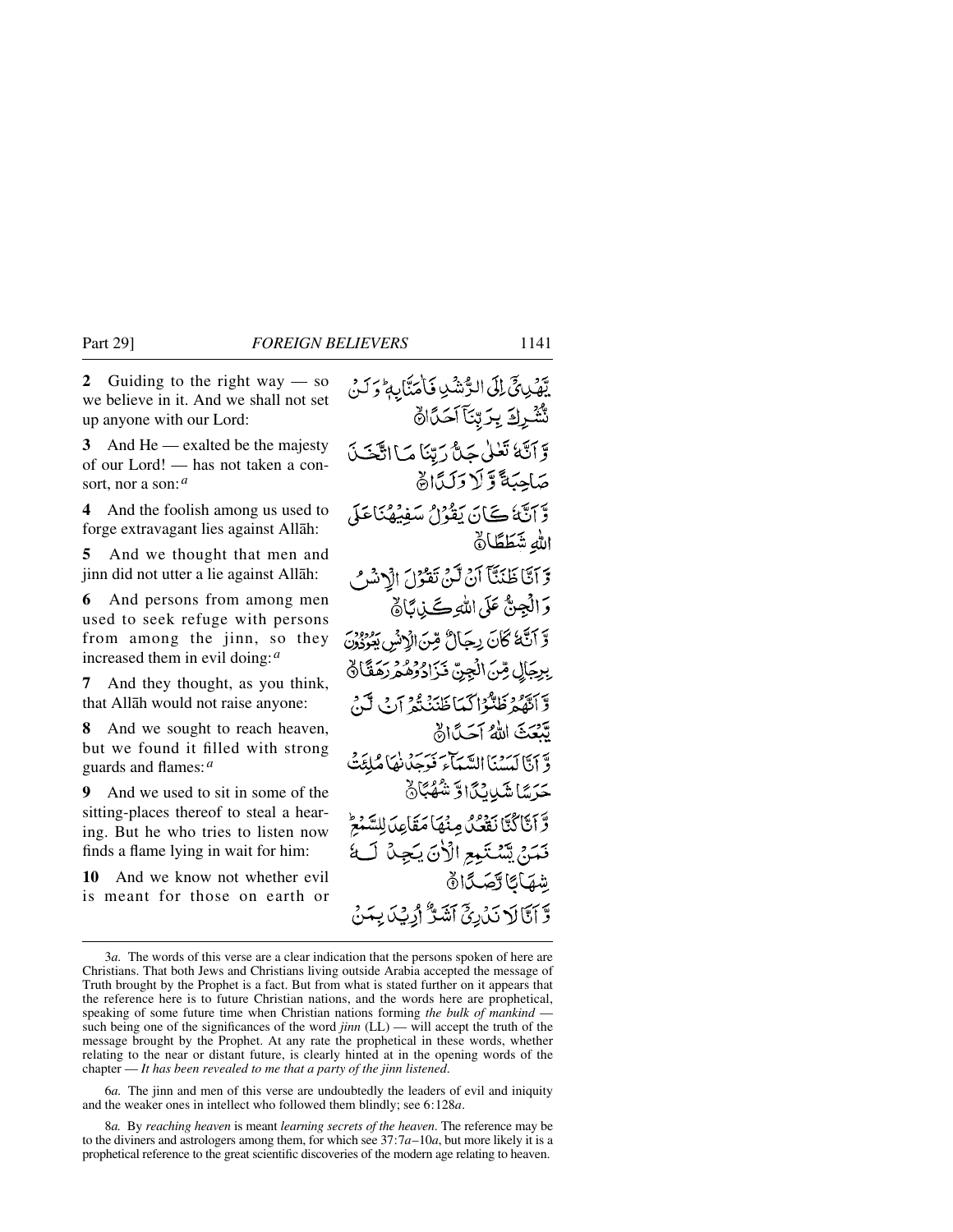whether their Lord means to direct them aright:*<sup>a</sup>*

**11** And some of us are good and others of us are below that — we are sects following different ways:

**12** And we know that we cannot escape Allåh in the earth, nor can we escape Him by flight:

**13** And when we heard the guidance, we believed in it. So whoever believes in his Lord, he fears neither loss nor injustice:

**14** And some of us are those who submit, and some of us are deviators. So whoever submits, these aim at the right way.

**15** And as to deviators, they are fuel of hell:

**16** And if they keep to the (right) way, We would certainly give them to drink of abundant water,*<sup>a</sup>*

**17** So that We may try them thereby. And whoever turns away from the reminder of his Lord, He will make him enter into an afflicting chastisement:

**18** And the mosques are Allåh's, so call not upon anyone with Allåh:

**19** And when the Servant of Allåh stood up praying to Him, they wellnigh crowded him (to death).*<sup>a</sup>*

فِي الْأَكْرَضِ أَمْ آرَادَ بِهِمْ رَبِّهُمْ رَشِّهُمْ لَشَّكَّانٌ

وَّ آتَامِنَّا الصُّلِحُوْنَ دَمِتَّا دُوْنَ ذٰلِكَ الْحَيَّابَا طَرَآيِقَ فِ بِيَ دَارِ وَّ أَنَّا ظَنَكَّا أَنْ تَنْ تَقْجِزَ اللَّهَ فِي الْأَنْهَضِ وَلَنْ تُؤْجِزَهُ هَذَبًا ﴾

وَّ أَنَّا لَمِّاً سَمِعْنَا الْهُلَّى امَنَّابِه<sup>ِ ا</sup> فَمَنْ يُّؤْمِنُ بِرَبِّهٖ فَـلَا بَخَافُ يَخْسًا وَلَا دَهَقَاءُ

وَّ أَتَّامِنَّا الْمُسْلِمُونَ دَمِيَّا الْقُسِطُونَ فَعَنْ آسْلَمَ فَأُولَيْكَ تَحَرَّوْاتِشَكَّا@

دَ آمَّا الْقْبِيطُوْنَ فَكَانُوًّا لِجِهَةً حَطَبًا۞

وَّ إِنَّ لَوِ اسْتَقَامُوْا عَبَى الطَّيْرِيْقَةِ لَأَسْقَبْنَهُمْ مَّآءً غَدَقًّا ﴾

لِّنَفَيْنَهُمُّ فِيَّةٍ وَمَنْ يَعْرِضْ عَنْ ذِكْرِ رَبِّهٖ يَسُلُّكُهُ عَذَابًا صَعَدًا ﴾

وَّ آنَّ الْمَسْجِدَ لِلَّٰهِ فَلَا تَدَْعُوْا مَعَ الله آحَدًا۞

وَّ آَنَّهُ لَيَّاَ قَامَرَ عَدْلُ اللَّهِ بَدُعُودٌ كَادُوْا يَكُونُونَ عَلَيْهِ لِبَيَّاتَ

<sup>10</sup>*a.* These words seem to refer to the great tribulations which are meant to direct man's attention to spiritual truth.

<sup>16</sup>*a.* By *abundance of water* is meant according to Mujåhid *abundant wealth* (IJ).

<sup>19</sup>*a*. The servant of Allāh is the Holy Prophet Muhammad.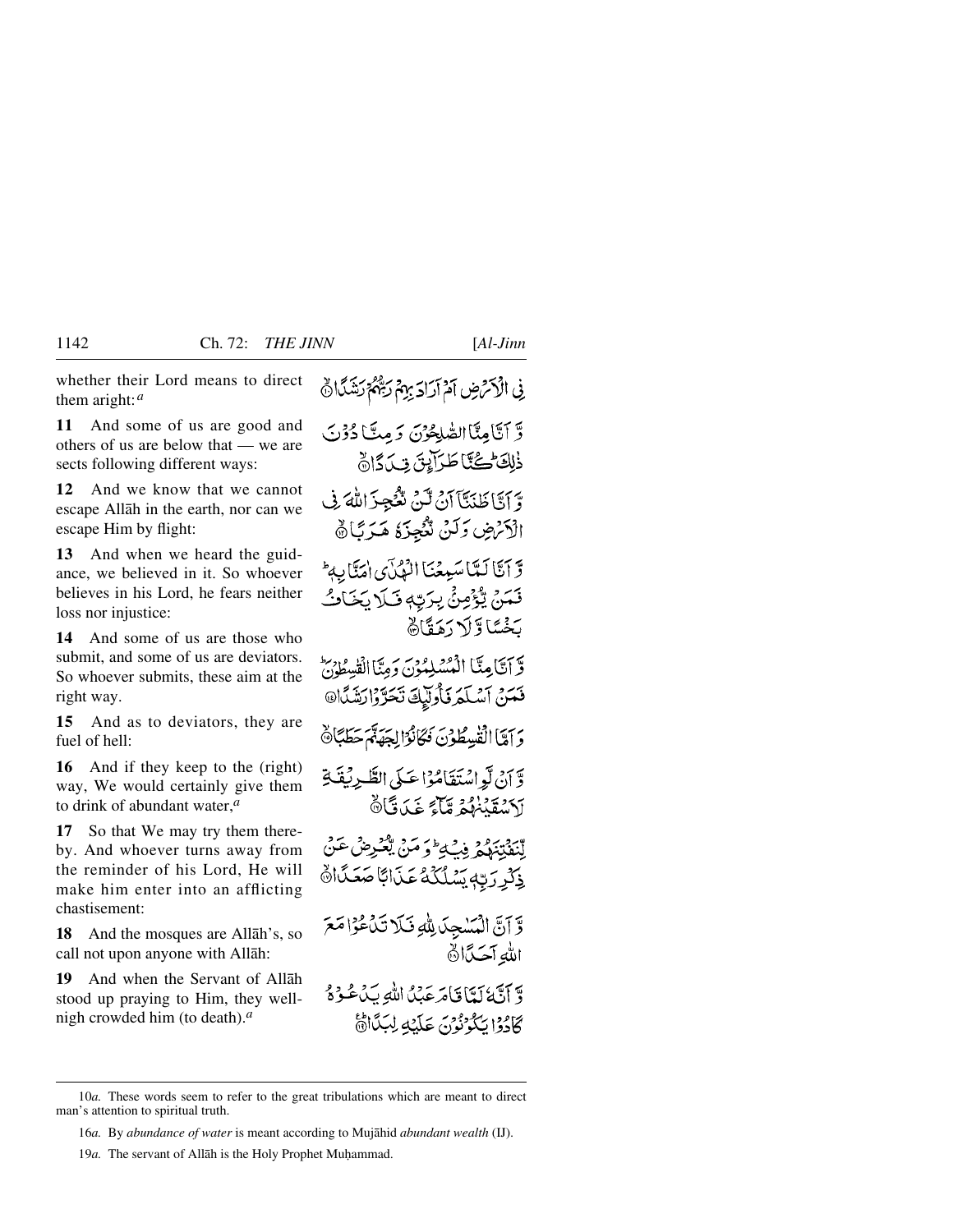## SECTION 2: **Protection of Revelation**

**20** Say: I only call upon my Lord, and associate naught with Him.

**21** Say: I control not evil nor good for you.

**22** Say: None can protect me against Allåh, nor can I find any refuge besides Him:

**23** (Mine is naught) but to deliver (the command) of Allåh and His messages. And whoever disobeys Allåh and His Messenger, surely for him is the Fire of hell, to abide therein for ages,

**24** Till when they see that which they are promised, they will know who is weaker in helpers and less in numbers.*<sup>a</sup>*

**25** Say: I know not whether that which you are promised is nigh or if my Lord will appoint for it a distant term.

**26** The Knower of the unseen, so He makes His secrets known to none,

**27** Except a messenger whom He chooses.*<sup>a</sup>* For surely He makes a guard to go before him and after him,

قُلْ إِنَّمَا اَدْعُوْا رَبِّيْ وَلَاَ أَسْرُكُ بِهَ اَحَدًا ثَلِّ إِنَّ لَاَ آمَلِكُ لَكُمْ ضَرَّا وَلَا رَشَكَا® قُلْ إِنَّىٰ لَنَّ يَّجِيْرَنِي مِنَ اللَّهِ آَحَدٌ هُ وَّلَنْ آجِدَ مِنْ دُوْنِهِ مُلْتَحَدًّا الآديكغاص، الله وَبِراسُلْتِهِ وَمِنْ يَّعْصِ اللَّهَ وَكَامَوْلَهُ فَإِنَّ لَهُ نَاكِر جَهَنَّمَ خَٰلِيِّيْنَ فِيُّهَاَ آَبَدًَا ﴾ حَتَّى إِذَا بَرَآوَاهَا بِعُوعِدُونَ فَسَيُعِلُّهُونَ مَنْ آمِعِفُ نَاصِرًا وَّ آقَلٌّ عَدَدَّا® قُبِلْ إِنْ آدْبِهِ فَيَ آقَدِيْبٌ مَّا تُؤْمِنُونَ آمْرِيَجْعَلُ لَيْ سَنِيٌّ آمَيَّا® عْلَمُ الْعَيْبِ فَلَا يُظْهِرُ عَلَى خَيْبِةِ آحَلَّانَ إلَّا مَنِ الْمَتَضَى مِنْ تَمَسُوْلٍ فَإِنَّةً يَسْلُكُ مِنْ بَيْنِ بِيَا بِهِ وَمِنْ خَلْفِهِ بَاصَكًا

27*a,* see next page.

<sup>24</sup>*a.* As a human being left to himself without a friend, without helper, rejected at home and cruelly treated abroad (as he was at  $\overline{T}a$ 'if, to which period this chapter belongs), he thus poured out his heart, in this state of utter helplessness: "O Lord, I make my complaint unto Thee of my helplessness and frailty and of my insignificance before mankind. But Thou art the Lord of the poor and feeble, and Thou art my Lord. Into whose hands wilt Thou abandon me? Into the hands of the strangers that beset me round about? Or of the enemy Thou hast given at home to have the mastery over me? . . . I seek for refuge in the light of Thy countenance . . ." (Muir in *Life of Muhammad*). Now contrast with it the revelation which he received just then, which speaks of the opponents of Truth who would soon be brought low — they will know who is weaker in helpers and less in numbers. The source of the Holy Prophet's revelation was other than his own heart, for the same heart could not simultaneously vent feelings of utter helplessness and weakness and those of unbounded confidence in his ultimate triumph.